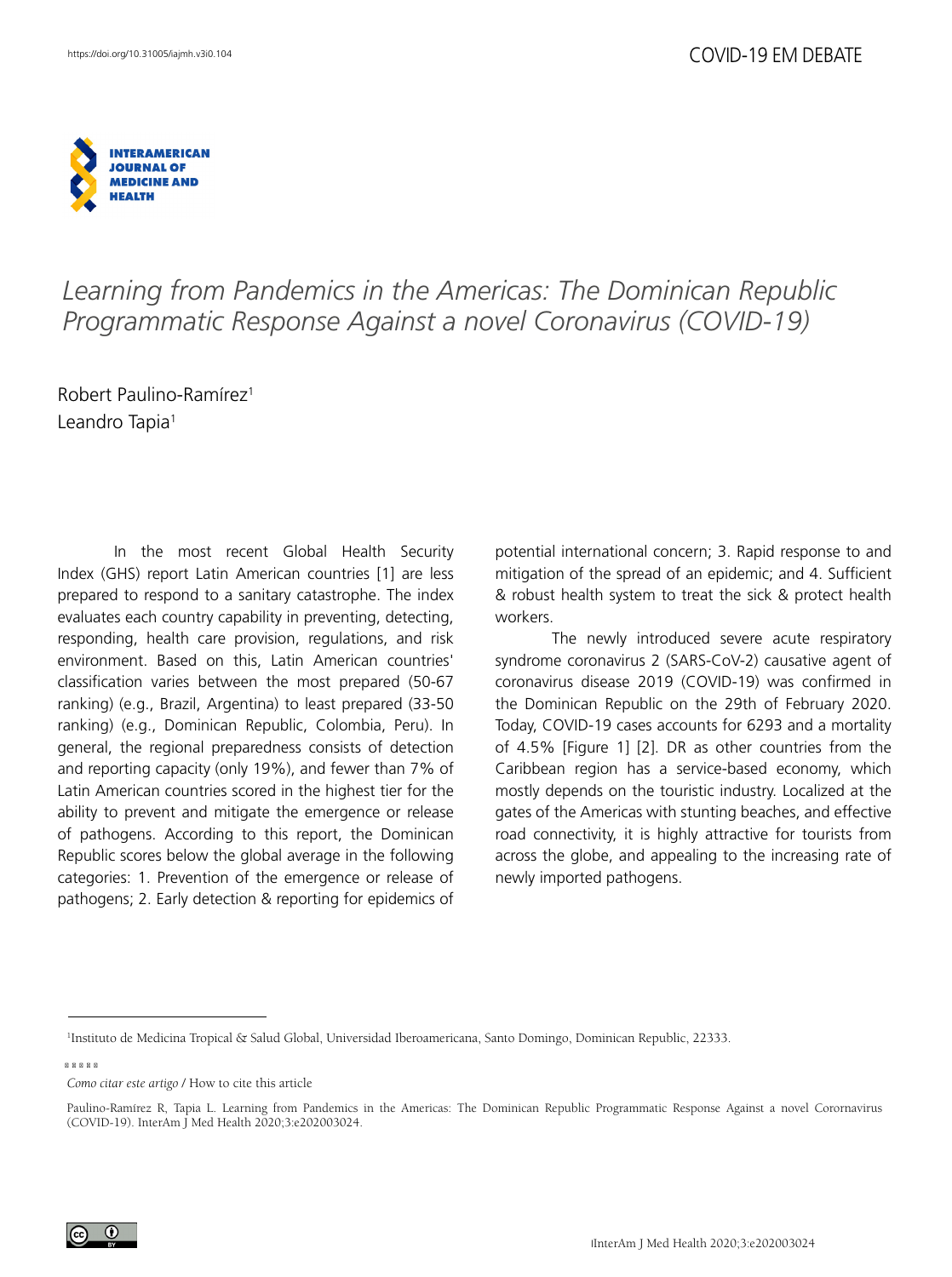The country is not alien to health challenges caused by emerging and re-

emerging pathogens. During the last decade, infectious disease outbreaks caused by Chikungunya, Zika, Dengue viruses [3,4], and Malaria has caused rapid nationwide outbreaks [5]. In contrast, pathogens such as HIV and tuberculosis are following a syndemic pattern in the island; the HIV epidemic was in the early ages considered a hidden disease, provoking affected individuals especially susceptible to stigmatization. HIV viral machinery still affects marginalized communities like female sex workers, men having sex with other men, and migrants, specifically from Haitian origin, circulating in clusters of transmission, facilitating a more extensive spread across many localities [6]. Strategies to limit and reduce harm from chronic infections are also applicable to acute illnesses caused by SARS-CoV-2 [7].

After only five months from the early recognition of the causative agent of a pneumonia-like severe illness in China, examples on how tackle the epidemic arised [8]. Hubei province government strictly quarantined Wuhan City during several weeks. This intervention was guided by a susceptible exposed infectious recovered (SEIR) compartmental model limiting new infections and allowed the health system to adequately respond to severe cases [9]. Today, China has no new reported infections, except those imported from countries on-going the epidemiological phase that occurred three months ago. But, shall we say that population quarantine is the most effective preventive measure to cause the incidence curve to flatten?

Other countries have carried out similar actions; however, their health systems have collapsed, and they are insufficient to treat aggravated cases, such as the case of

Similar to Germany is South Korea that flattened the incidence curve without shutting down the economy. Instead, South Korea used a smart and aggressive public health strategy. Within a week from the first confirmed case, the government urged companies to immediately start-developing COVID-19 test kits for mass production [11]. Within two weeks, thousands of test kits were shipping daily. South Korean authorities conducted more than 300,000 tests; this enabled them to isolate and treat many people soon after they are infected, minimizing further spread. Previous experiences with other zoonotic coronavirus (e.g. MERS) in South Korea potentiated the molecular biology infrastructure in preparation for a new pandemic.

Italy [10]. What failed in Italy? In general, the dangerous complacency of the systems before the implementation of social distancing, allowing continuous social conglomerates, people to circulate and perform activities that increased the rate of contagion, aiming not to impact economy. community-based organizations to engage most-at-risk populations. Since in COVID-19 is impossible to afford immense numbers of affected patients, using community intensive testing, and triage of those in need will be vital not to overwhelm medical care personnel and available scarce resources.

Thirdly, we have the Germany' experience; it has reported up to 6,126 deaths (3.8% mortality rate) out of a total of 158,758 confirmed cases, what has caused the high infectious rate virus not to generate as many deaths? When we analyze the natural history of the virus, we find three phases; among them, there may be contagiousness. Therefore, carrying out, whenever possible, intensive case detections will lead to focalized transmission reduction measurements leading to increased precision upon implementation, and the need for social isolation strengthened. During this first phase, the country has been using experimental antivirals and other drug interventions that appear to reduce the inflammatory response, as well as mortality. Dominican Republic's COVID-19 response is a hybrid of previous experiences in other latitudes, based on epidemiological characteristics of individuals, clinical progression of COVID 19, and quarantine intervention reinforced by the authority. Prevention against SARS-CoV-2 in the DR had involve massive disinfection campaigns, educational resources, community-engagement, case detection, and cluster isolation. Now, when cases are declining in Europe, the next epicentre seems to be our continent, then, what is next for the Latin American region? The most crucial point is the identification of past successful outbreak control implementation actions and figures on how to adapt

Foundations of global health are cemented in learning from effective interventions in preparation for future emergencies. The Caribbean is the second largest region in the world affected by the HIV pandemic. The fight against HIV takes a community-centred approach, where massive efforts guide the testing services and linkage to nearby HIV clinics for drug provision. Community navigators are aimed to increase testing capacities and had provided community antiretroviral delivery, enhancing the adherence of the most marginalized populations. In contrast, the fight against COVID-19 takes an inverse approach; with centralized efforts benefitting from rapid isolation sided by diagnostic tests. Lessons learned from HIV highlights the importance of working with

it to the COVID-19 needs. Since every Latin American countries relies on different funding mechanisms to fight it, and have different cultural behaviours, successful past experiences are quintessential. Countries must intensify their efforts in the detection of cases, isolation of those that can transmit it, and reduce the harm of severe illnesses and save lives.

Back to the DR, a more focused implementation of these premises are carried out, mostly based on RT-PCR detection and focused among symptomatic patients, following the Chinese model of intensive case tracing9 and limiting new transmissions with domiciliary or hospitalized isolation. Increasing testing using this molecular platform is costly, and will be limited by health insurance coverage, trained personnel, and government resources. During the third week of March, the government has announced a massive campaign of COVID-19 rapid testing with the aim to increases testing capacity, and focuses the RT-PCR to confirm cases. Therefore, the Dominican Republic still will need to reinforce population-based interventionsincluding quarantine and social distancing. Online social media campaigns are urging people to stay at home, in addition to a national nocturnal lockdown; people seem to understand the importance of social distancing. These measures are less costly and seem to facilitate the flattening of the incidence curve.

In conclusion, increasing testing will provide a detailed geographic distribution of positive cases, and keeping people infected in hospital-based isolation,